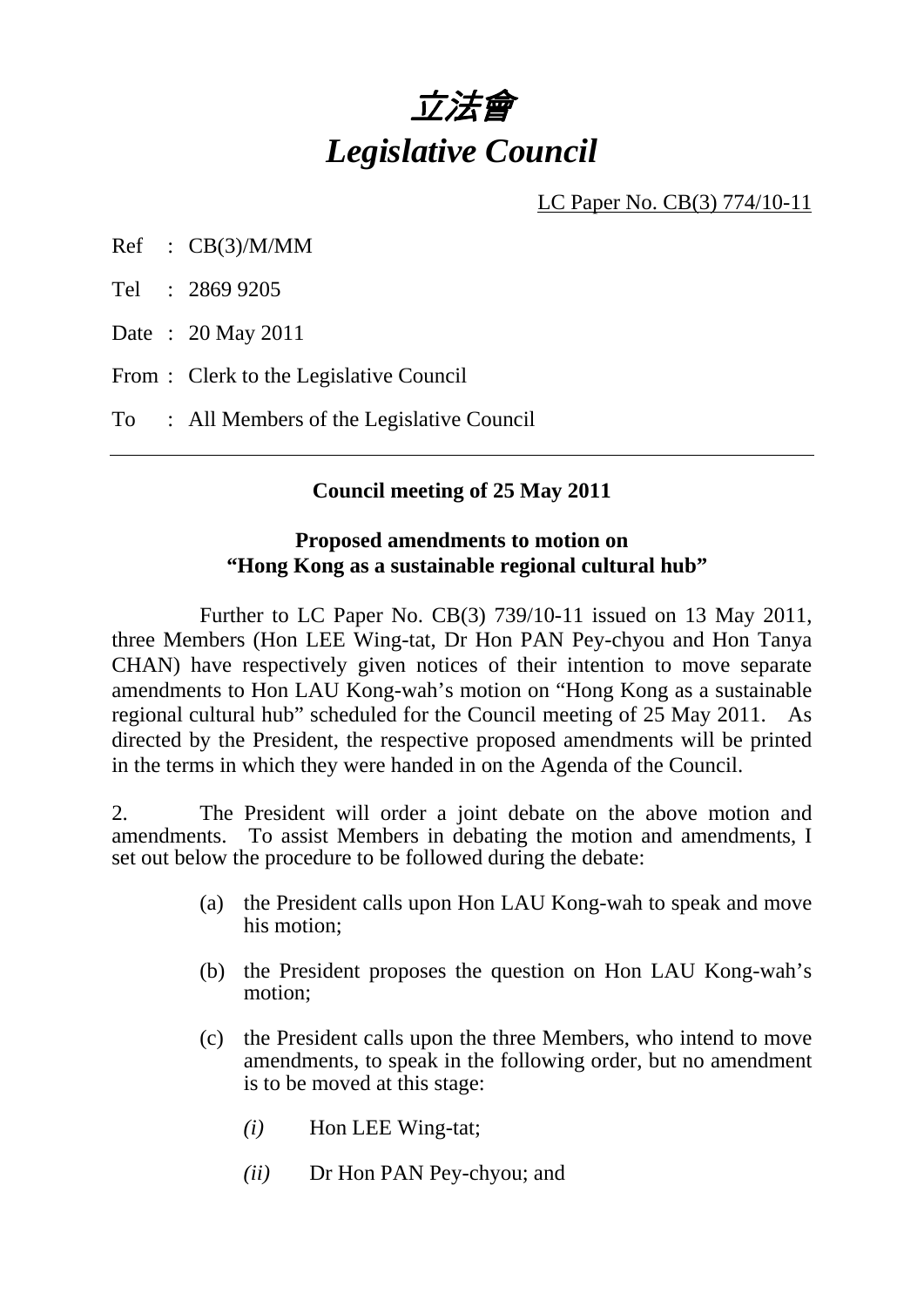- *(iii)* Hon Tanya CHAN;
- (d) the President calls upon the designated public officer(s) to speak;
- (e) the President invites other Members to speak;
- (f) the President gives leave to Hon LAU Kong-wah to speak for the second time on the amendments;
- (g) the President calls upon the designated public officer(s) again to speak;
- (h) in accordance with Rule 34(5) of the Rules of Procedure, the President has decided that he will call upon the three Members to move their respective amendments in the order set out in paragraph (c) above. The President invites Hon LEE Wing-tat to move his amendment to the motion, and forthwith proposes and puts to vote the question on Hon LEE Wing-tat's amendment;
- (i) after Hon LEE Wing-tat's amendment has been voted upon, the President deals with the other two amendments; and
- (j) after all amendments have been dealt with, the President calls upon Hon LAU Kong-wah to reply. Thereafter, the President puts to vote the question on Hon LAU Kong-wah's motion, or his motion as amended, as the case may be.

3. For Members' ease of reference, the terms of the original motion and of the motion, if amended, are set out in the **Appendix**.

> ( Mrs Justina LAM ) for Clerk to the Legislative Council

Encl.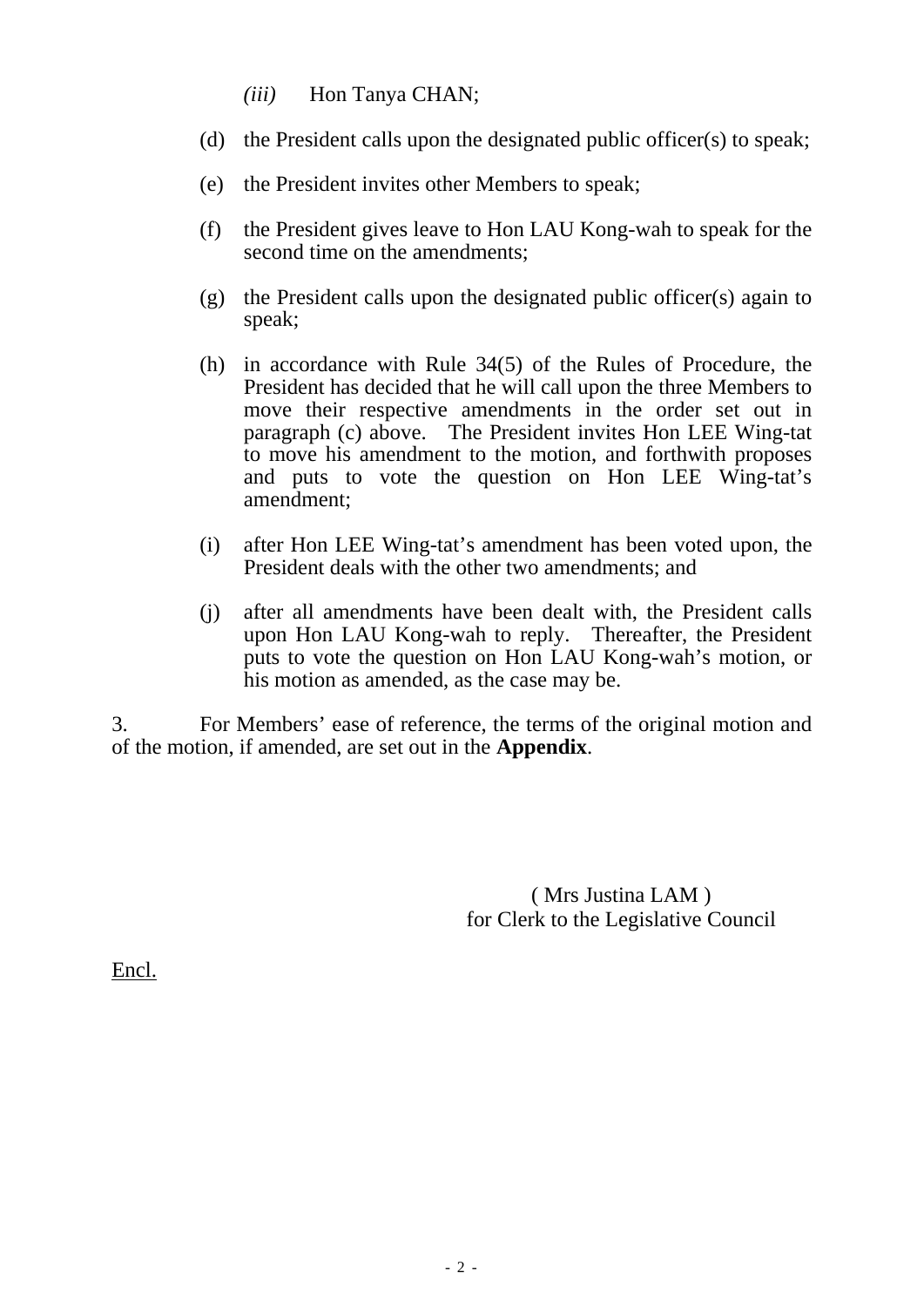## (Translation)

#### **Motion debate on "Hong Kong as a sustainable regional cultural hub" to be held at the Legislative Council meeting of Wednesday, 25 May 2011**

# **1. Hon LAU Kong-wah's original motion**

That the West Kowloon Cultural District Authority ('WKCDA') has designated a conceptual plan as the master plan for developing the West Kowloon Cultural District ('WKCD'), and the authorities will launch the Stage 3 Public Engagement Exercise in summer this year to consult the public on the development plan of the WKCD; whether the WKCD can develop into a first-class arts and cultural facility in the world will largely depend on Hong Kong's overall cultural development, and whether we can seize the opportunity presented by the WKCD to upgrade people's cultural qualities as well as artistic tastes, so as to establish Hong Kong's cultural edge and status; in order to build Hong Kong into a sustainable regional cultural hub, this Council urges the Government to:

Perfection of framework and policies-

- (a) explore the establishment of a cultural and education bureau to co-ordinate the policies and resources presently scattered among other government departments, and explore and formulate territory-wide and regional policies as well as development strategies for culture and the arts;
- (b) enhance the professional composition of the Advisory Committee on Arts Development and its function as a think tank;
- (c) formulate a checklist with culture and arts as the core to assist various government departments in giving more attention and consideration to the needs of local culture and arts in the process of policy evaluation and project implementation;

Resources allocation and market development $-$ 

(d) increase participation and investment in culture and arts by requiring the Government and major public bodies to spend 1% of the construction expenses of their public works projects on public arts;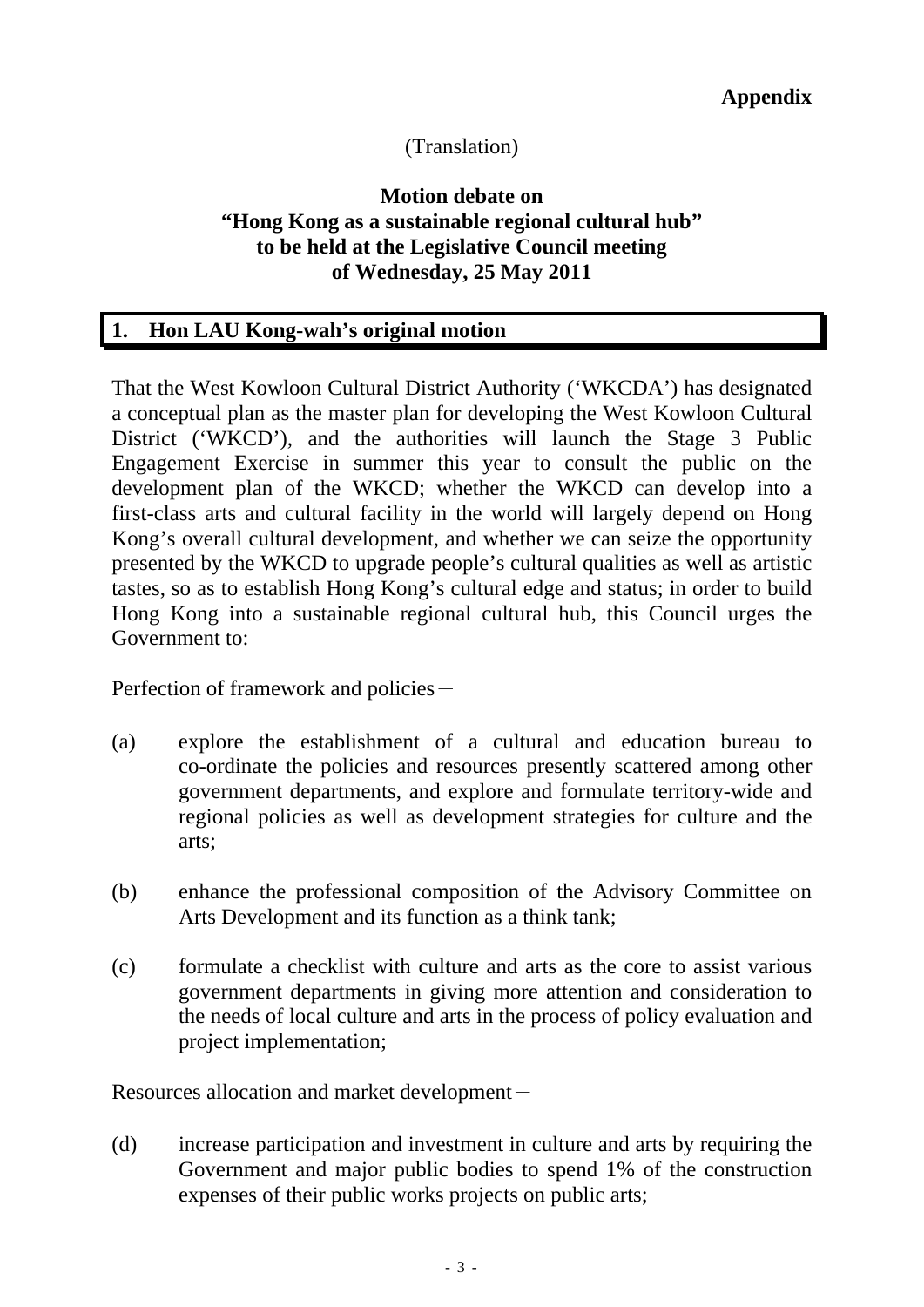- (e) provide major performing arts groups with venues that suit their needs and financial support, so as to foster their sustainable and healthy development and drive the upgrading of Hong Kong's overall cultural level;
- (f) assist in building a vibrant cultural and arts market, and allocate resources to train talents of the relevant industries, and attract more people to participate in the relevant intermediary industries and professional services;
- (g) enhance support for young art workers, so as to encourage more young people to join cultural and artistic industries;
- (h) promote arts popularization, with a view to enlarging Hong Kong's arts appreciation population;

Facility and space enhancement $-$ 

- (i) establish regional cultural and arts resources centres in various districts, so as to more effectively foster the promotion and education on traditional folklores, festivals and customs in the districts, encourage the development of budding arts talents and provide room for community activities;
- (j) through various policies, encourage private developers to provide cultural and arts facilities, and flexibly utilize the existing district resources for increasing the number of cultural and arts venues, so as to progressively form a cultural ambience in society;
- (k) open more public space to street performers, so as to enable performing arts to enrich streets in Hong Kong, and relax the existing legislation on street performances, so as to encourage public arts to enter the communities;

Promotion of public arts education-

- (l) promote public arts education, and intensify public education and promotion, so as to reacquaint people with arts and culture as well as their professional nature and status;
- (m) station in each secondary school and primary school a sufficient number of professionally trained teachers, and provide ample teaching facilities and room, so as to facilitate the full-scale, universal and professional conduct of arts education;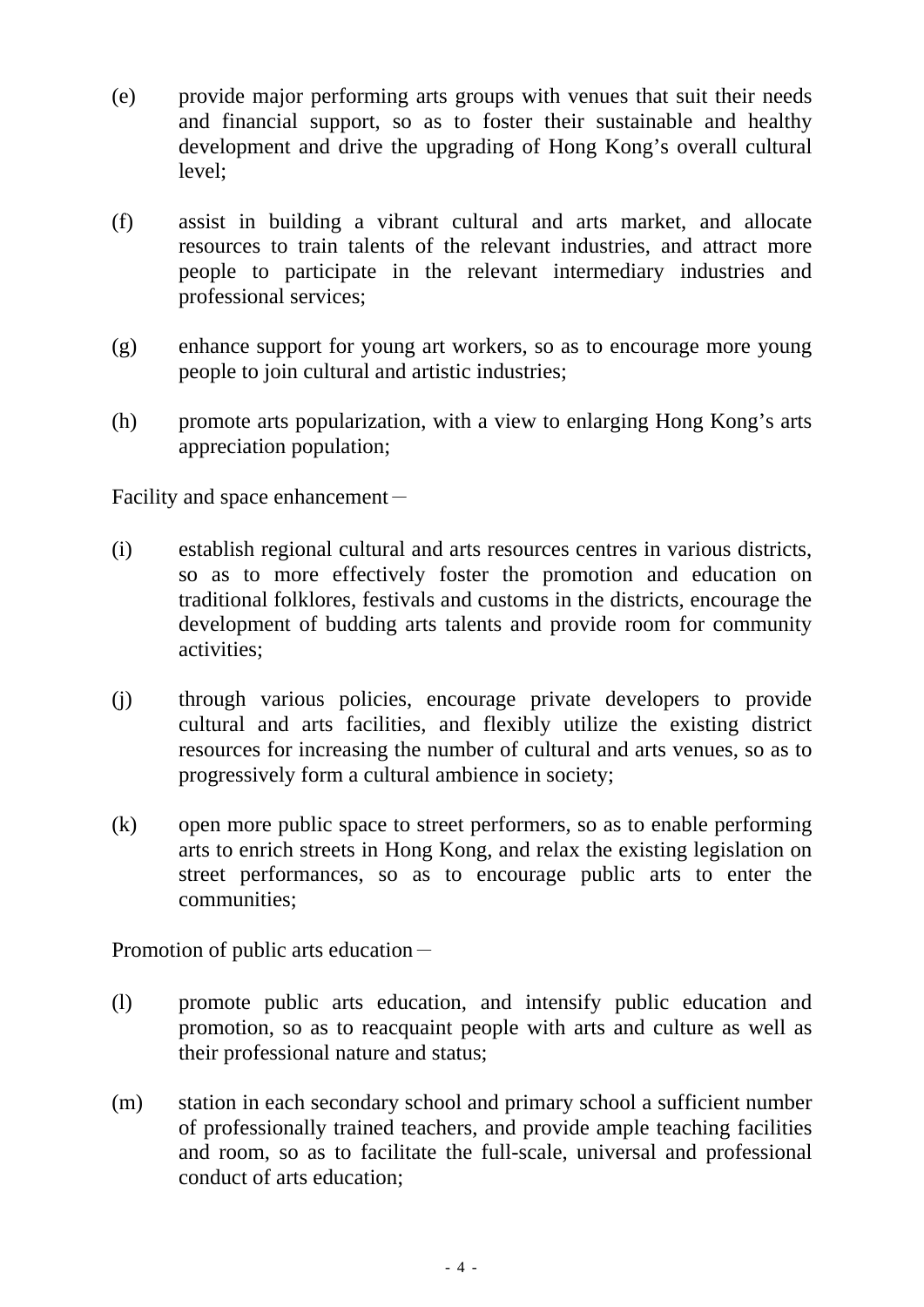- (n) establish a close partnership among the WKCDA, arts organizations and The Hong Kong Academy for Performing Arts, so as to bring in professional perspectives to assist in the development of the WKCD and promote culture and arts education, and to strengthen the professional development of local arts and culture in the WKCD;
- (o) develop the WKCD into an international cultural district with Asian, Chinese and Western cultural features;

Provision of an information and exchanges platform-

- (p) establish a systematic and free public cultural channel, including a public television channel and an arts web, so as to enable the arts sector to conduct publicity and exchanges; and
- (q) through the Broadcasting Authority, encourage free television channels to provide daily newscasts on cultural affairs.

## **2. Motion as amended by Hon LEE Wing-tat**

That*, given that* the West Kowloon Cultural District Authority ('WKCDA') has designated a conceptual plan as the master plan for developing the West Kowloon Cultural District ('WKCD'), and the authorities will launch the Stage 3 Public Engagement Exercise in summer this year to consult the public on the development plan of the WKCD; whether the WKCD can develop into a first-class arts and cultural facility in the world will largely depend on Hong Kong's overall cultural development, and whether we can seize the opportunity presented by the WKCD to upgrade people's cultural qualities as well as artistic tastes, so as to establish Hong Kong's cultural edge and status; in order to build Hong Kong into a sustainable regional cultural hub, this Council urges the Government to:

Perfection of framework and policies-

- (a) explore the establishment of a cultural and education bureau to co-ordinate the policies and resources presently scattered among other government departments, and explore and formulate territory-wide and regional policies as well as development strategies for culture and the arts;
- (b) enhance the professional composition of the Advisory Committee on Arts Development and its function as a think tank;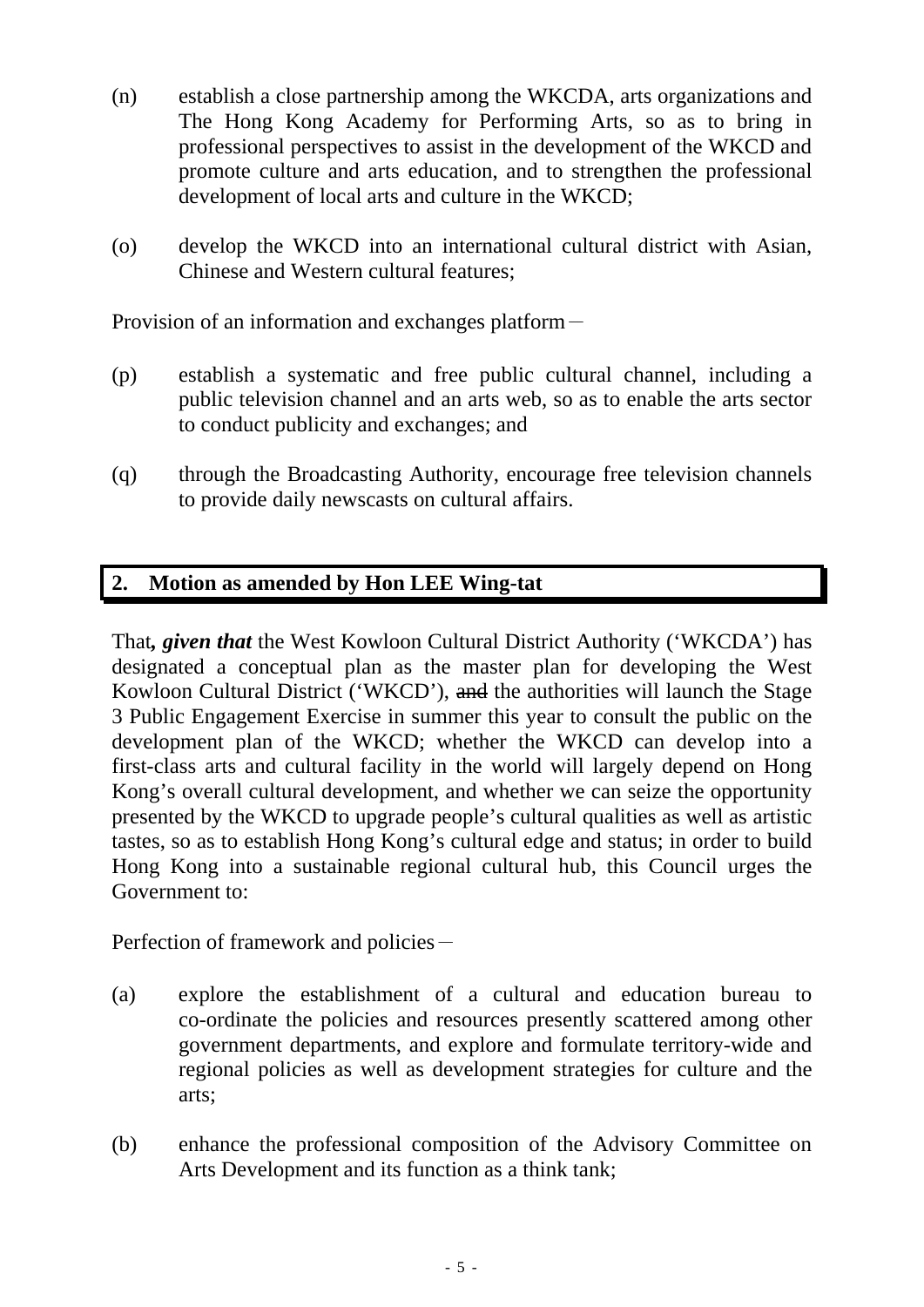- (c) formulate a checklist with culture and arts as the core to assist various government departments in giving more attention and consideration to the needs of local culture and arts in the process of policy evaluation and project implementation;
- *(d) reform the Hong Kong Arts Development Council's method for selecting members from the community, and step up the studies on and implementation of local arts and community development strategies, so as to improve the operation of existing cultural hardware and its ancillary facilities;*

Resources allocation and market development-

- $(d)(e)$  increase participation and investment in culture and arts by requiring the Government and major public bodies to spend 1% of the construction expenses of their public works projects on public arts;
- $\left(\frac{e}{f}\right)$  provide major performing arts groups with venues that suit their needs and financial support, so as to foster their sustainable and healthy development and drive the upgrading of Hong Kong's overall cultural level;
- (f)*(g)* assist in building a vibrant cultural and arts market, and allocate resources to train talents of the relevant industries, and attract more people to participate in the relevant intermediary industries and professional services;
- $(g)(h)$  enhance support for young art workers, so as to encourage more young people to join cultural and artistic industries;
- $(h)(i)$  promote arts popularization, with a view to enlarging Hong Kong's arts appreciation population;
- *(j) train local talents engaging in culture and arts administration, and set up scholarships for people aspiring to develop in the areas of culture and arts to pursue overseas studies on arts administration and venue management, etc., so as to nurture talents for Hong Kong in this regard and meet the demand for arts administration talents after the completion of WKCD;*

Facility and space enhancement $-$ 

 $\overrightarrow{(i)}(k)$  establish regional cultural and arts resources centres in various districts, so as to more effectively foster the promotion and education on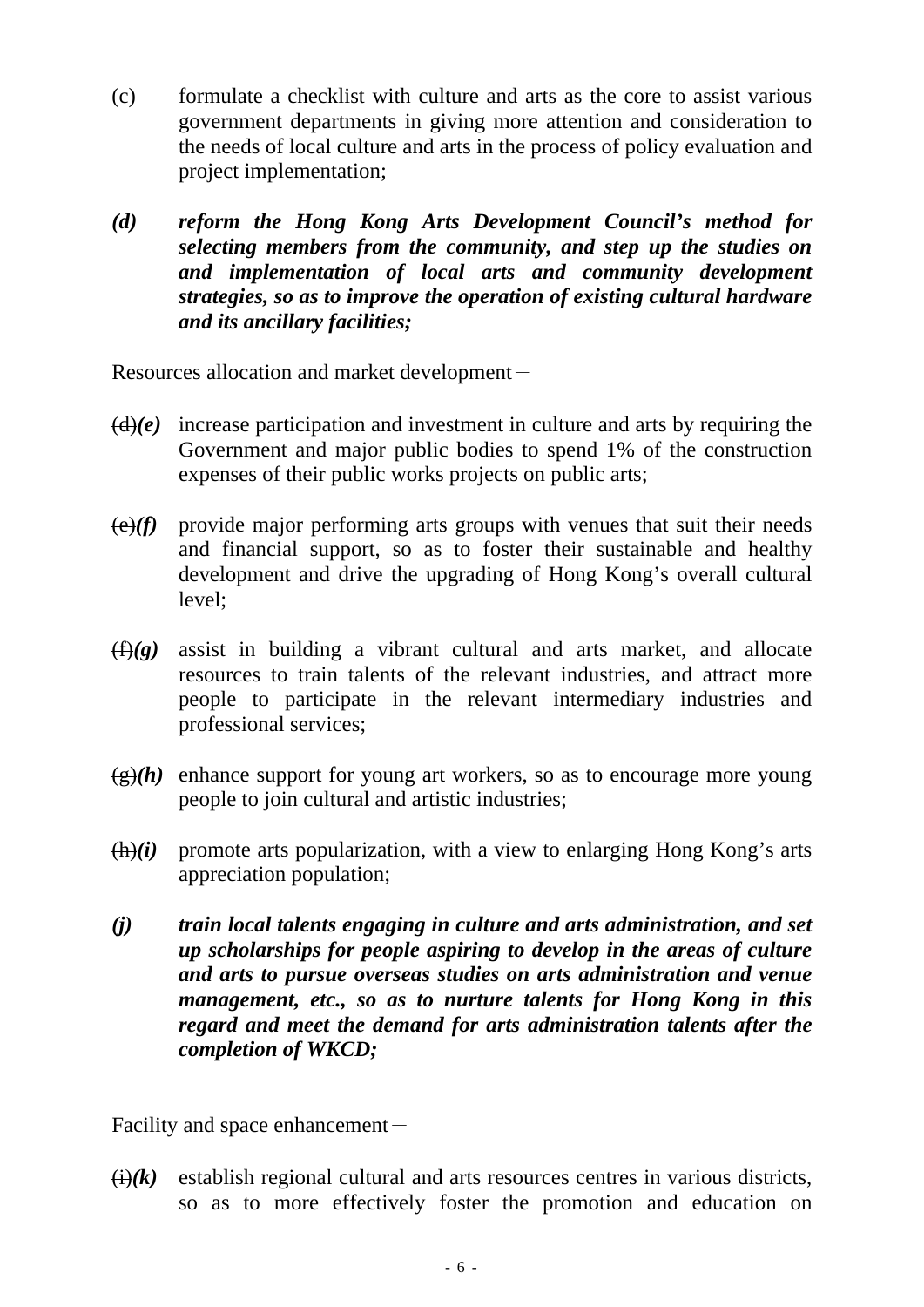traditional folklores, festivals and customs in the districts, encourage the development of budding arts talents and provide room for community activities;

- (j)*(l)* through various policies, encourage private developers to provide cultural and arts facilities, and flexibly utilize the existing district resources for increasing the number of cultural and arts venues, so as to progressively form a cultural ambience in society;
- $(k)(m)$  open more public space to street performers, so as to enable performing arts to enrich streets in Hong Kong, and relax the existing legislation on street performances, so as to encourage public arts to enter the communities;
- *(n) strengthen inter-departmental co-operation, and use existing premises or resources for providing more exhibition space, including public space not designated as formal exhibition venues, so as to enable arts workers to have more opportunities to display their works to the public;*

Promotion of public arts education $-$ 

- $\left(\frac{1}{0}\right)(0)$  promote public arts education, and intensify public education and promotion, so as to reacquaint people with arts and culture as well as their professional nature and status;
- $(m)(p)$  station in each secondary school and primary school a sufficient number of professionally trained teachers, and provide ample teaching facilities and room, so as to facilitate the full-scale, universal and professional conduct of arts education;
- $(n)(q)$  establish a close partnership among the WKCDA, arts organizations and The Hong Kong Academy for Performing Arts, so as to bring in professional perspectives to assist in the development of the WKCD and promote culture and arts education, and to strengthen the professional development of local arts and culture in the WKCD;
- $\overline{\Theta}(r)$  develop the WKCD into an international cultural district with Asian, Chinese and Western cultural features;

Provision of an information and exchanges platform-

 $(p)(s)$  establish a systematic and free public cultural channel, including a public television channel and an arts web, so as to enable the arts sector to conduct publicity and exchanges; and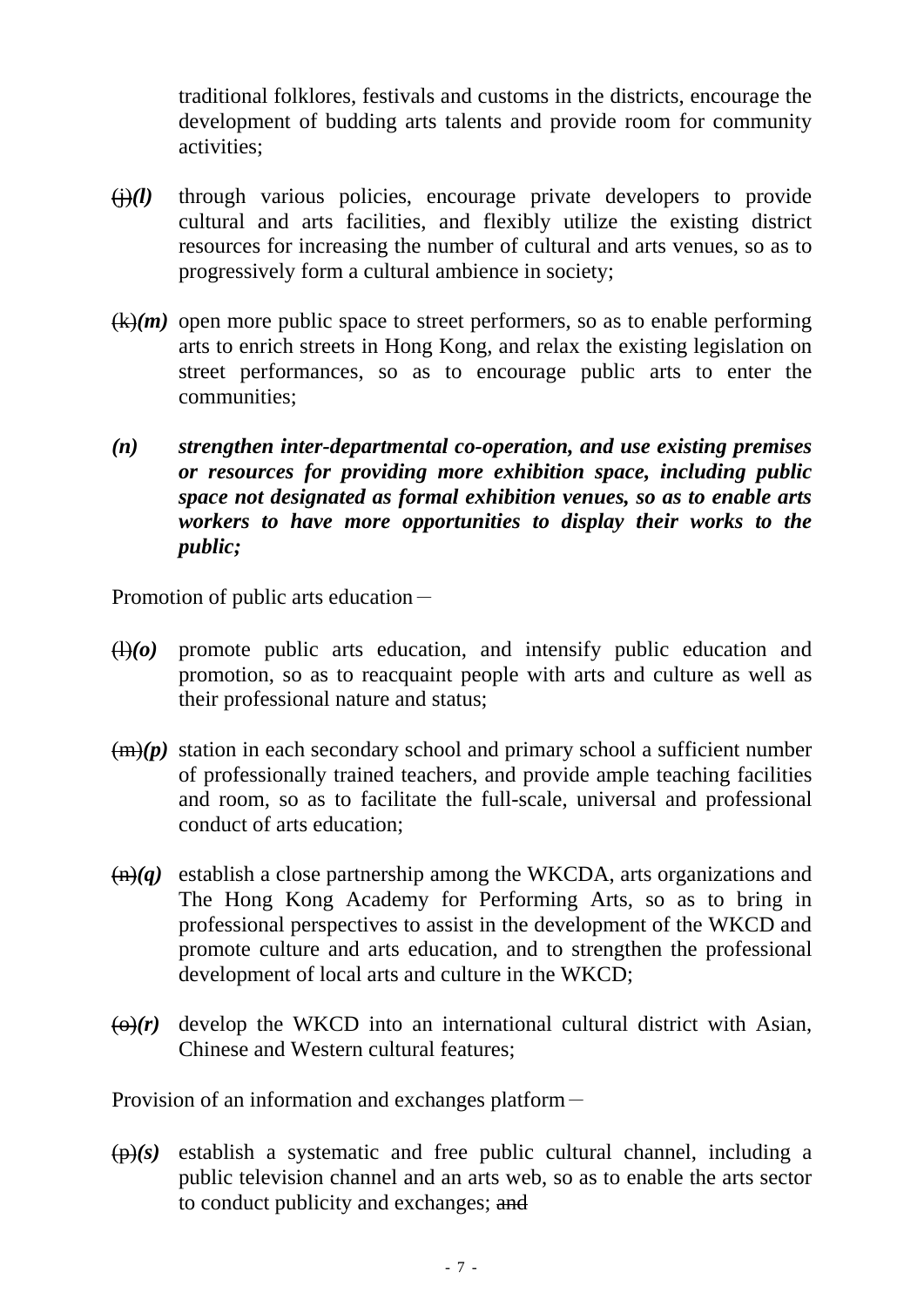$\left(\frac{q}{r}\right)(t)$  through the Broadcasting Authority, encourage free television channels to provide daily newscasts on cultural affairs*; and*

#### *Relationship with arts organizations*-

- *(u) regard various arts organizations as partners, maintain close co-operation with them, and request the WKCDA to face up and proactively respond to the views put forward by arts organizations on the WKCD, so as to allay their concern about the present 'black hole in WKCD consultation'*.
- Note: Hon LEE Wing-tat's amendment is marked in *bold and italic type* or with deletion line.

## **3. Motion as amended by Dr Hon PAN Pey-chyou**

That*, in order to promote cultural and arts development in Hong Kong, the SAR Government proposed in the 2007-08 Policy Address the inclusion of the West Kowloon Cultural District ('WKCD') as one of the 10 major infrastructure projects; earlier,* the West Kowloon Cultural District Authority ('WKCDA') has designated a conceptual plan as the master plan for developing the West Kowloon Cultural District ('WKCD') *WKCD*, and the authorities will launch the Stage 3 Public Engagement Exercise in summer this year to consult the public on the development plan of the WKCD; whether the WKCD can develop into a first-class arts and cultural facility in the world will largely depend on Hong Kong's overall cultural development, and whether we can seize the opportunity presented by the WKCD to upgrade people's cultural qualities as well as artistic tastes, so as to establish Hong Kong's cultural edge and status; in order to build Hong Kong into a sustainable regional cultural hub, this Council urges the Government to:

Perfection of framework and policies-

- (a) explore the establishment of a cultural and education bureau to co-ordinate the policies and resources presently scattered among other government departments, and explore and formulate territory-wide and regional policies as well as development strategies for culture and the arts;
- (b) enhance the professional composition of the Advisory Committee on Arts Development and its function as a think tank;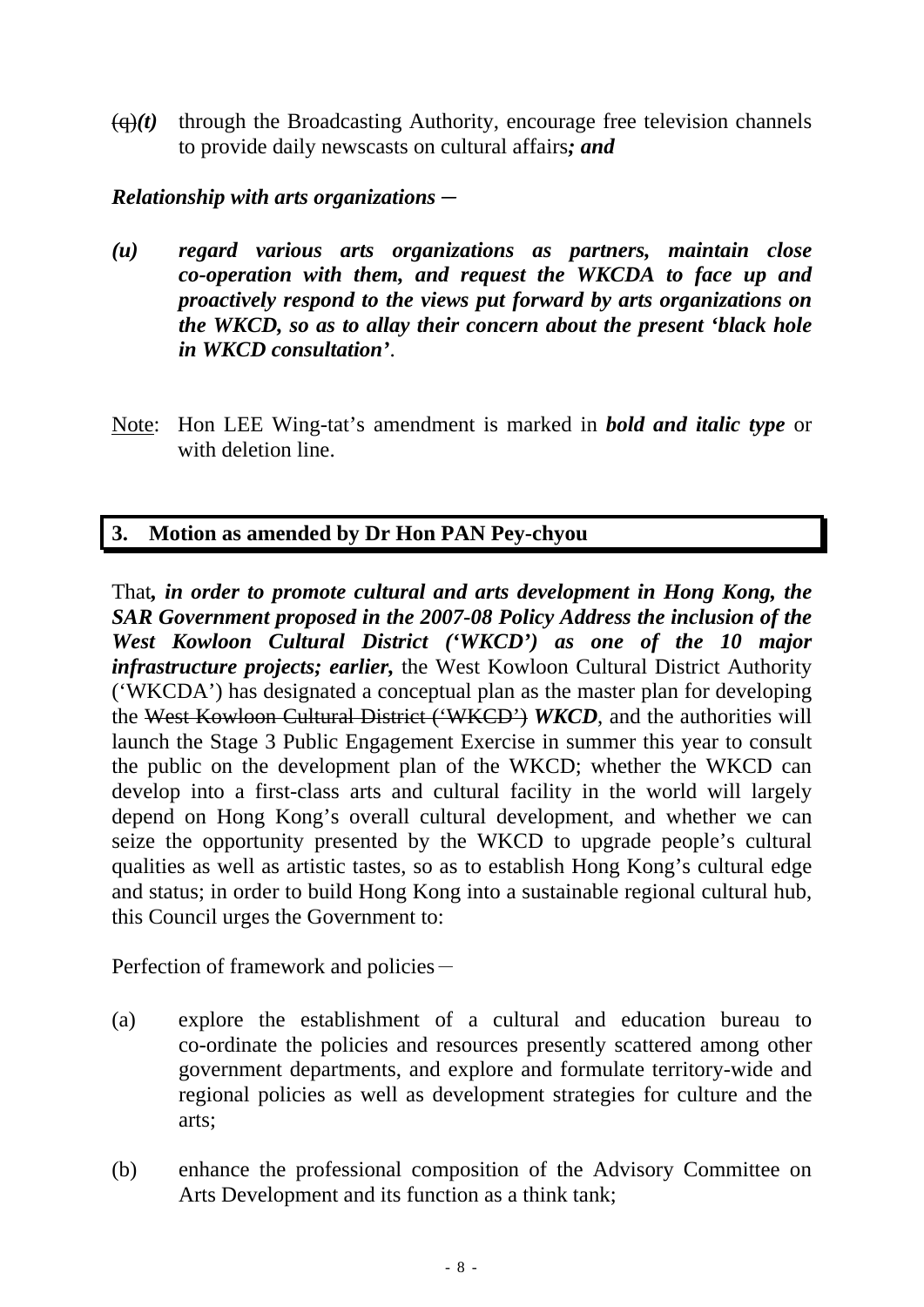(c) formulate a checklist with culture and arts as the core to assist various government departments in giving more attention and consideration to the needs of local culture and arts in the process of policy evaluation and project implementation;

Resources allocation and market development-

- (d) increase participation and investment in culture and arts by requiring the Government and major public bodies to spend 1% of the construction expenses of their public works projects on public arts;
- (e) provide major performing arts groups with venues that suit their needs and financial support, so as to foster their sustainable and healthy development and drive the upgrading of Hong Kong's overall cultural level;
- (f) assist in building a vibrant cultural and arts market, and allocate resources to train talents of the relevant industries, and attract more people to participate in the relevant intermediary industries and professional services;
- (g) enhance support for young art workers, so as to encourage more young people to join cultural and artistic industries;
- (h) promote arts popularization *and make ticket prices affordable to the ordinary people*, with a view to enlarging Hong Kong's arts appreciation population;

Facility and space enhancement-

- (i) establish regional cultural and arts resources centres in various districts, so as to more effectively foster the promotion and education on traditional folklores, festivals and customs in the districts, encourage the development of budding arts talents and provide room for community activities;
- (j) through various policies, encourage private developers to provide cultural and arts facilities, and flexibly utilize the existing district resources for increasing the number of cultural and arts venues, so as to progressively form a cultural ambience in society;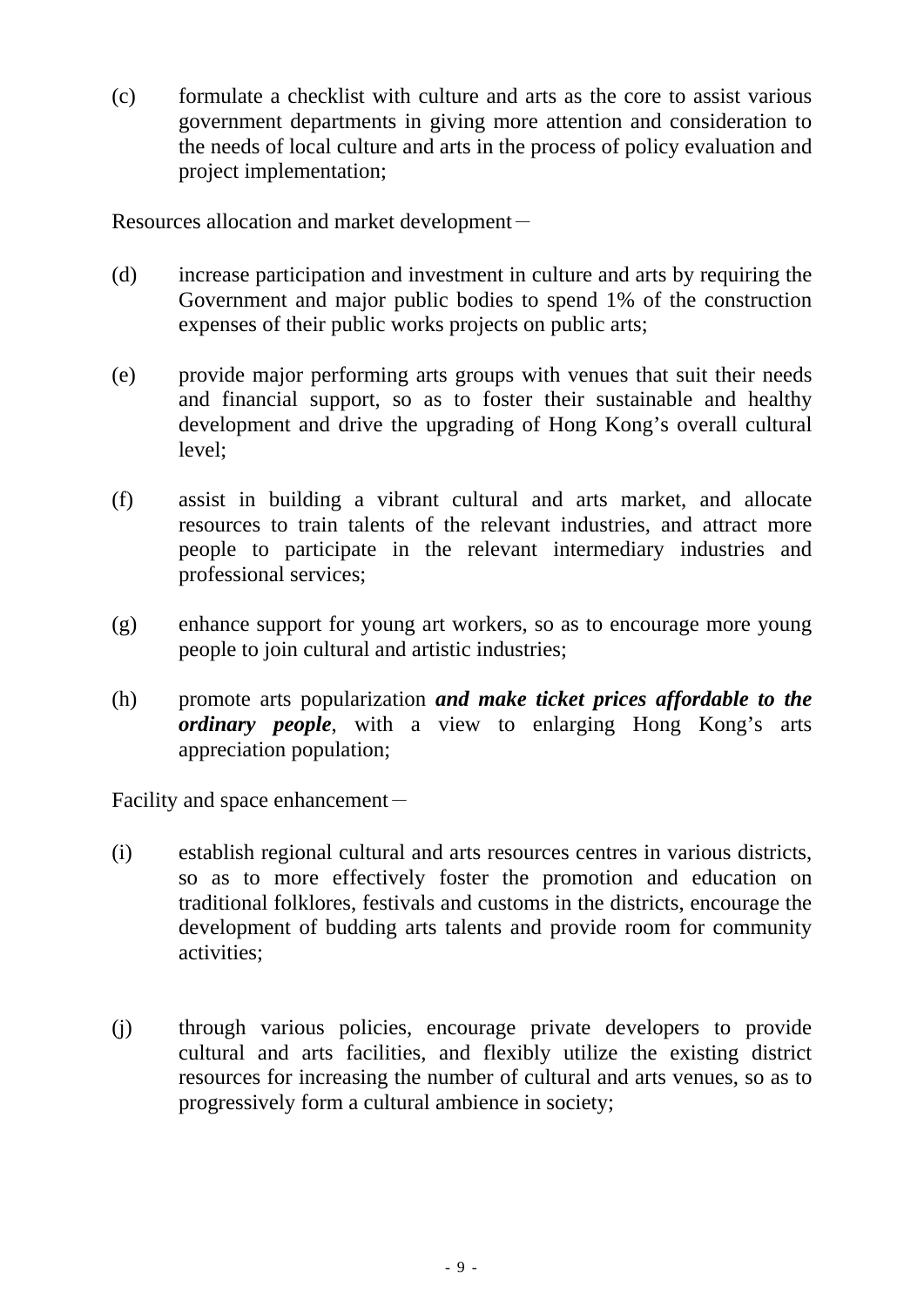(k) open more public space to street performers, so as to enable performing arts to enrich streets in Hong Kong, and relax the existing legislation on street performances, so as to encourage public arts to enter the communities;

Promotion of public arts education -

- *(l) promote a new occupational culture campaign and advocate work-life balance, with a view to reversing the unreasonable situation of long working hours, heavy pressure as well as an overly fast tempo of life, etc., currently faced by Hong Kong people, so that people can free their minds and spare more time to participate in cultural and arts activities to upgrade their cultural qualities as well as artistic tastes;*
- $(H(m))$  promote public arts education, and intensify public education and promotion, so as to reacquaint people with arts and culture as well as their professional nature and status;
- $(m)(n)$  station in each secondary school and primary school a sufficient number of professionally trained teachers, and provide ample teaching facilities and room, so as to facilitate the full-scale, universal and professional conduct of arts education;
- (n)*(o)* establish a close partnership among the WKCDA, arts organizations and The Hong Kong Academy for Performing Arts, so as to bring in professional perspectives to assist in the development of the WKCD and promote culture and arts education, and to strengthen the professional development of local arts and culture in the WKCD;
- $\Theta(p)$  promote the joint participation of Hong Kong's arts sector in the *formulation of a five-year plan, and* develop the WKCD into an international cultural district with Asian, Chinese and Western cultural features;

Provision of an information and exchanges platform-

- $(\rho)(q)$  establish a *an additional* systematic and free public cultural channel, including a public television channel and an arts web, so as to enable the arts sector to conduct publicity and exchanges; and
- $\Theta(r)$  through the Broadcasting Authority, encourage free television channels to provide daily newscasts on cultural affairs*; and*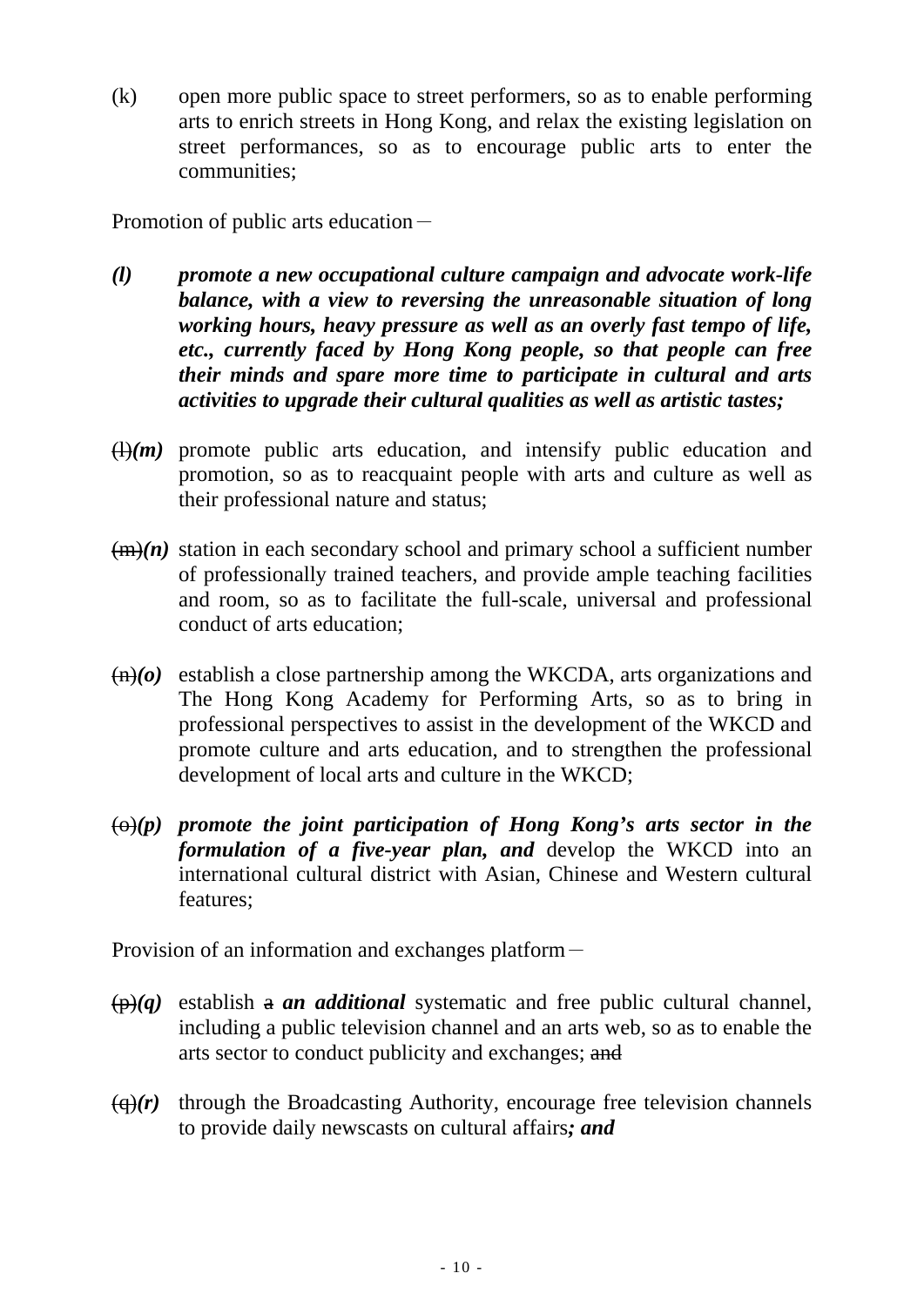## *(s) further strengthen cultural and arts exchanges with the Mainland and the international community*.

Note: Dr Hon PAN Pey-chyou's amendment is marked in *bold and italic type* or with deletion line.

# 4. **Motion as amended by Hon Tanya CHAN**

That*, in the process of the development of the West Kowloon Cultural District ('WKCD'), the pace of developing cultural hardware facilities and that of developing cultural software are unco-ordinated;* the West Kowloon Cultural District Authority ('WKCDA') has designated a conceptual plan as the master plan for developing the West Kowloon Cultural District ('WKCD') *WKCD*, and the authorities will launch the Stage 3 Public Engagement Exercise in summer this year to consult the public on the development plan of the WKCD; *however,*  whether the WKCD can develop into a first-class arts and cultural facility in the world will largely depend on Hong Kong's overall cultural development, and whether we can seize the opportunity presented by the WKCD to upgrade people's cultural qualities as well as artistic tastes, so as to *basic cultural knowledge as well as diversified artistic tastes, so as to comprehensively improve Hong Kong's cultural environment and ecology, and establish Hong* Kong's cultural edge and status; in order to build Hong Kong into a sustainable regional cultural hub, *and prevent the WKCD from losing its meaning due to the imbalance of software and hardware development,* this Council urges the Government to:

Perfection of framework and policies-

- (a) explore the establishment of a cultural and education bureau to co-ordinate the policies and resources presently scattered among other *various policy bureaux and* government departments, and explore and formulate territory-wide and regional policies as well as development strategies for culture and the arts*, and formulate and promote cultural and arts education policies at different levels*;
- (b) enhance the professional *review the role, functions and* composition of the Advisory Committee on Arts Development and its function as a think tank*, and introduce the participation of more people with professional cultural and arts backgrounds*;
- (c) formulate a checklist with culture and arts as the core to assist various government departments in giving more attention and consideration to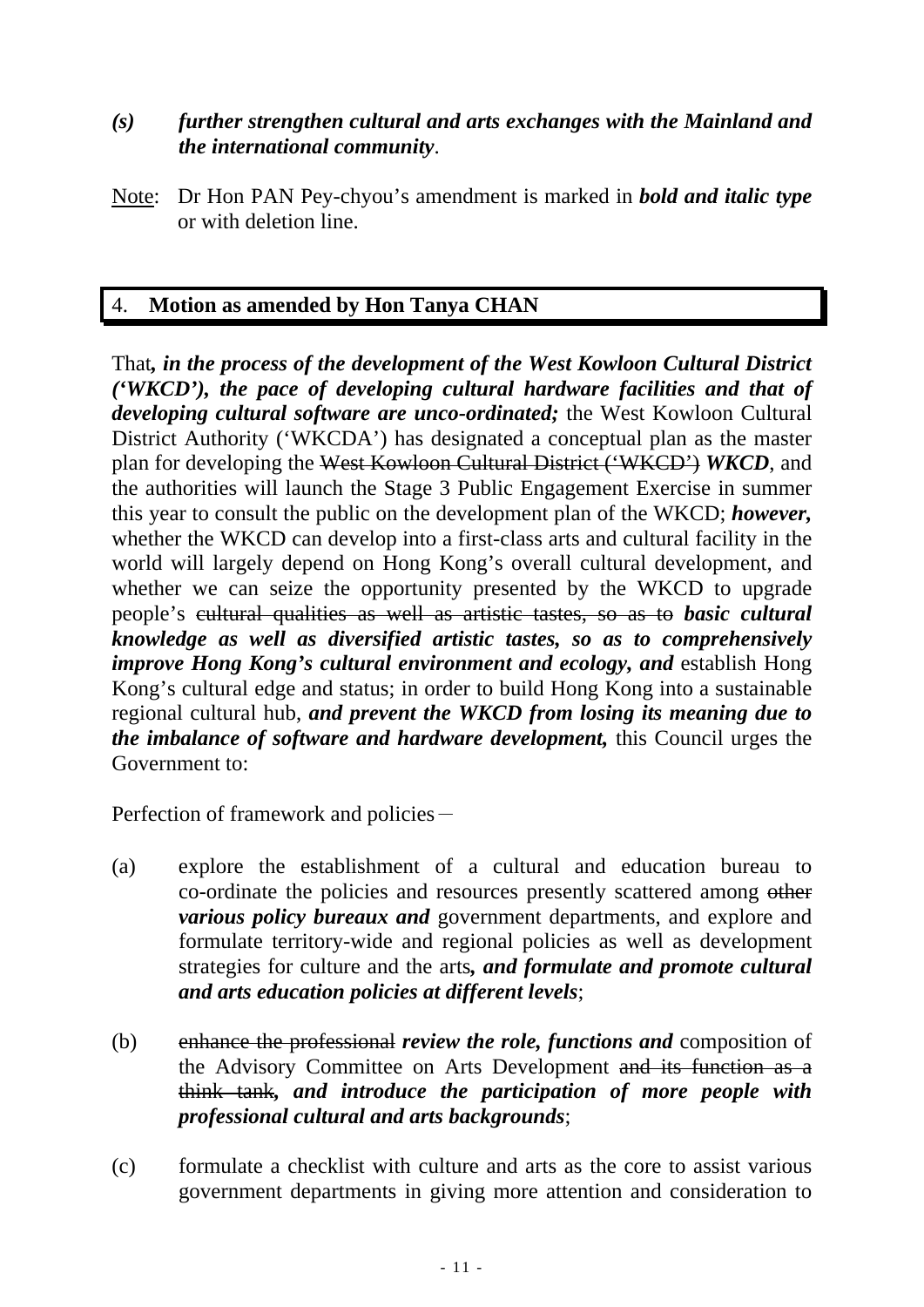the needs of local culture and arts in the process of policy evaluation and project implementation;

*(d) review the functions and composition of the Hong Kong Arts Development Council as a territory-wide statutory public cultural organization, improve its structure and composition, bring in more members with professional cultural and arts background, and review the system for selecting representatives from the arts interest;* 

Resources allocation and market development-

- $(d)(e)$  increase participation and investment in culture and arts by requiring the Government and major public bodies to spend 1% of the construction expenses of their public works projects on public arts;
- $\left(\frac{e}{f}\right)$  provide major performing arts groups with venues that suit their needs and financial support, so as to foster their sustainable and healthy development and drive the upgrading of Hong Kong's overall cultural level;
- (f)*(g)* assist in building a vibrant cultural and arts market *development environment*, and allocate resources to train talents of the relevant industries, and attract more people to participate in the relevant *arts education*, intermediary industries and professional services;
- (g)*(h)* enhance support for *small and medium arts organizations and* young art workers, so as to encourage more young people to join cultural and artistic industries;
- $(h)(i)$  promote arts popularization, with a view to enlarging Hong Kong's arts appreciation population;

Facility and space enhancement $-$ 

- $(i)(j)$  establish regional cultural and arts resources centres in various districts, so as to more effectively foster the promotion and education on *conduct cultural and arts promotion and education, including efforts to promote* traditional folklores, festivals and customs in the districts, encourage the development of budding arts talents and provide room for community activities;
- $\overrightarrow{()}$  through various policies, encourage private developers to provide cultural and arts facilities, and flexibly utilize the existing district resources for increasing the number of cultural and arts venues, so as to progressively form a cultural ambience in society;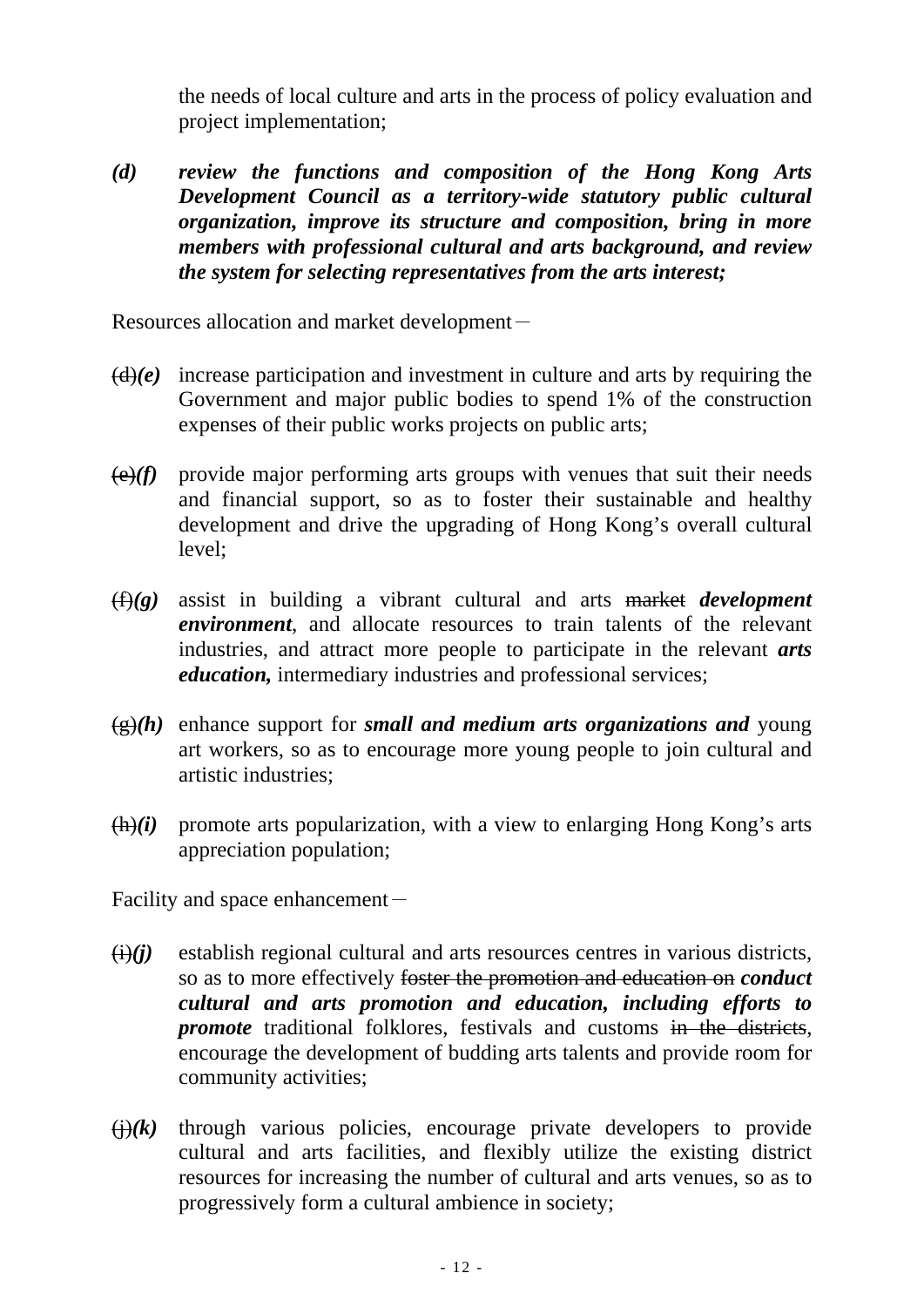(k)*(l)* open more public space to *ensure the free use of public space by* street performers, so as to enable performing arts to enrich streets in Hong Kong, and relax the existing legislation on street performances, so as to encourage public arts to enter the communities;

Promotion of public arts education -

- $\left(\frac{1}{m}\right)$  promote public arts education, and intensify public education and promotion, so as to reacquaint people with arts and culture as well as their professional nature and status;
- $(m)(n)$  station in each secondary school and primary school a sufficient number of professionally trained teachers, and provide ample teaching facilities and room, so as to facilitate the full-scale, universal and professional conduct of arts education;

#### *(o) conduct studies on offering cultural and arts education programmes at more universities and tertiary institutions;*

- (n)*(p)* establish a close partnership among *Hong Kong Arts Development Council,* the WKCDA, arts organizations and*,* The Hong Kong Academy for Performing Arts *as well as other cultural, academic and educational institutions*, so as to bring in professional perspectives to assist in the development of the WKCD and promote culture and arts education, and to strengthen the professional development of local arts and culture in the WKCD;
- $\overline{\Theta}(q)$  *integrate Hong Kong's rich and diversified arts expertise with its cultural resources, so as to* develop the WKCD into an international cultural district with Asian, Chinese and Western cultural features;

Provision of an information and exchanges platform-

- *(r) conduct studies on establishing an artwork resources platform for collecting local artists' works, and arrange for the identification of appropriate artworks by organizations interested in borrowing or renting artworks for exhibition purposes, so as to enable local artists to display their works in more places;*
- $(p)(s)$  establish a systematic and free public cultural channel, including a public television channel*, a public radio channel* and an arts web, so as to enable the arts sector to conduct publicity and exchanges; and